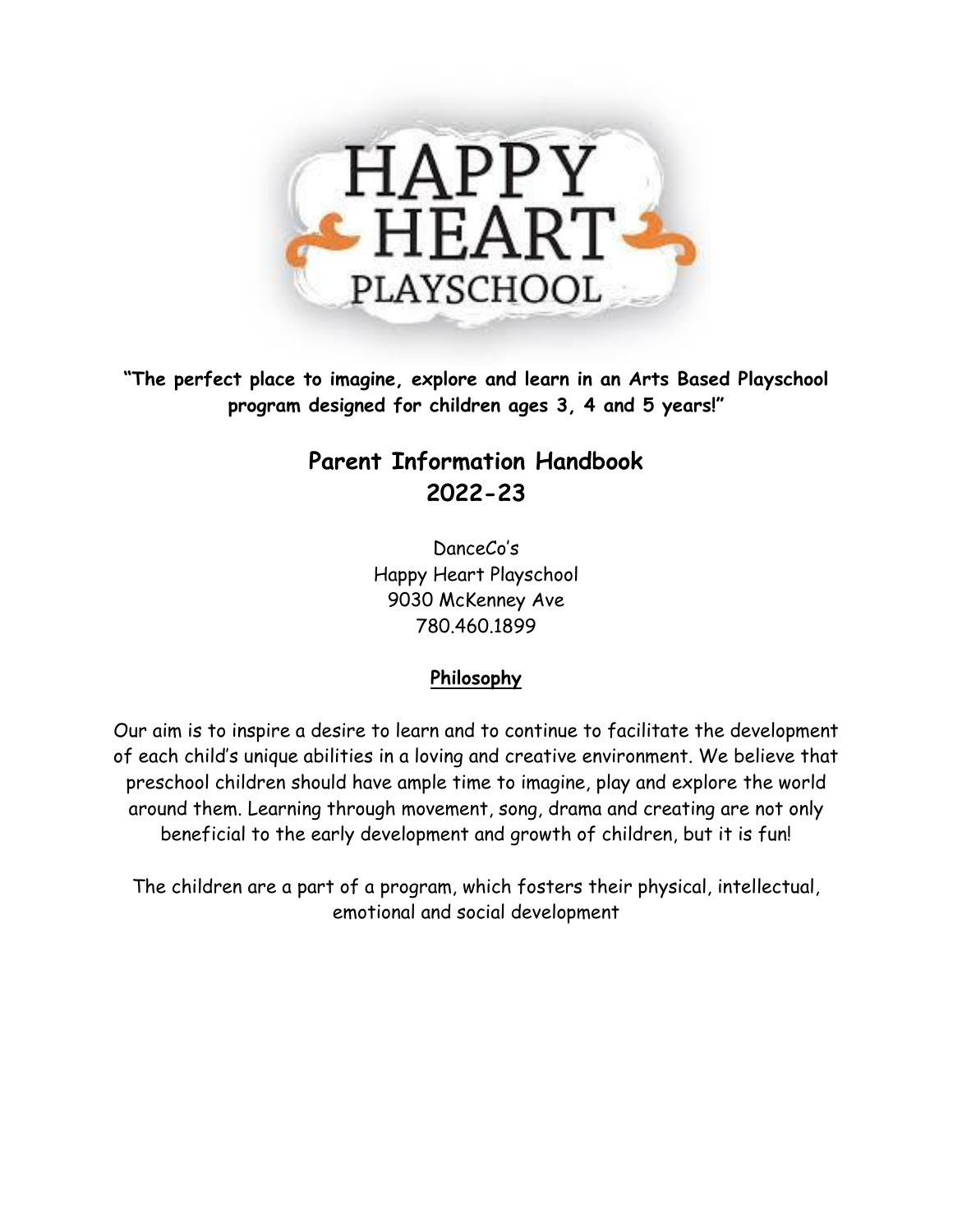## **Welcome to Happy Heart Playschool!**

### **Program Outline**

Our program will expose children to arts and academics in a relaxed environment. Our classroom routine will incorporate a discussion about the calendar and weather, story time and center time, with an emphasis on learning through play and the arts. Movement will be an integral part of the preschool class. Like all other visual and performing arts it will be integrated into our thematic units! Increased classroom structure and expectations will increase as children move through the program.

## **Classes Offered**

4 years of age (MWF Mornings) 9:30-11:30 a.m. Joanne Boelee 3 or 4 years of age (MWF Afternoons) 12:30-2:30 p.m. Joanne Boelee 3 years of age (T/Th Mornings) 9:30-11:30 a.m. Jackie Froment 3 or 4 years of age (T/Th Afternoons) 12:30-2:30 p.m. Jackie Froment

## **Session Dates for 2022-23**

| Session 1                                                   | September 12, 2022 - December 16, 2022 |
|-------------------------------------------------------------|----------------------------------------|
| Session 2                                                   | January 9, 2023 - June 16, 2023*       |
| *Registration for session 2 will open on September 30, 2022 |                                        |

### **Age Requirements**

Session 1 - child must be 3 or 4 years\* of age by September 1, 2022 Session 2 - child must be 3 or 4 years \*of age by January 1, 2023 *\*Dependant on program registering in*

## **Schedule for 2022-2023 School Year**

| September 12 or 13, 2022       | Classes Commence (Session 1)                      |
|--------------------------------|---------------------------------------------------|
| September 12/14 or 13/15       | Staggered Entry                                   |
| September 30, 2022             | Truth & Reconciliation Day                        |
| October 10, 2022               | Thanksgiving Day (No School)                      |
| November 10 and 11, 2022       | Remembrance Day (No school)                       |
| December 15 or 16, 2022        | Christmas Party (Last day of classes - Session 1) |
| December 19 - January 6, 2023  | Christmas Break                                   |
| January 9 or 10, 2023          | Classes Commence (Session 2)                      |
| February 9 and 10, 2023        | Teacher's Convention (No School)                  |
| February 20, 2023              | Family Day (No School)                            |
| March 16 or 17, 2023           | Last day of classes                               |
| March 20 - 31, 2023            | <b>Spring Break</b>                               |
| April 7, 2023                  | Good Friday (No School)                           |
| May 22, 2023                   | Victoria Day (No School)                          |
| June 2023 (Specific Dates TBA) | RECITAL at the Arden Theatre                      |
| June 15 or 16, 2023            | Last day of classes                               |
|                                |                                                   |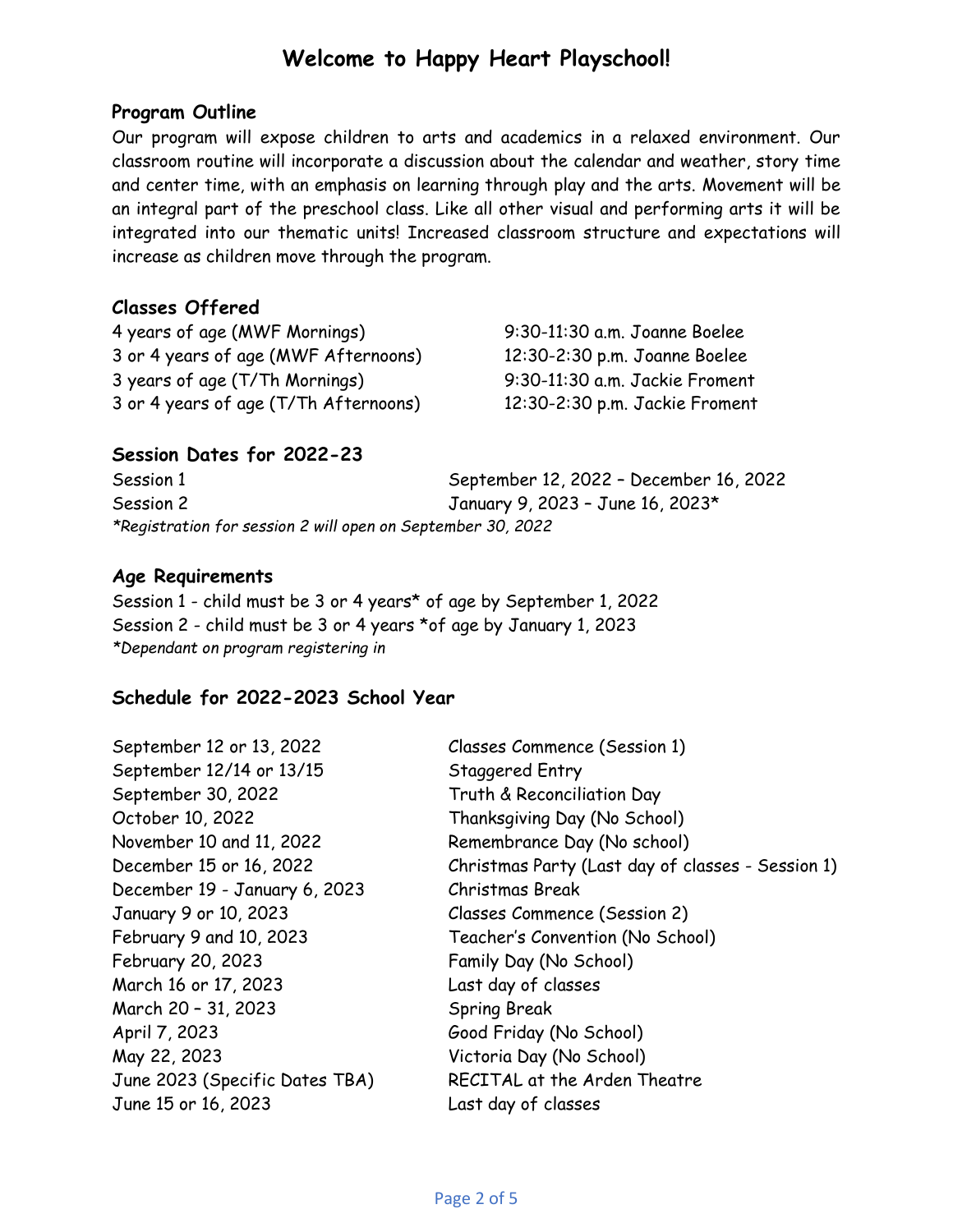## **Program Fees & Payment Policy**

| <b>Tuition</b>             | 2-Day Program<br>3-Day Program                 | $$150/M$ onth (September $1st$ - June $1st$ )<br>\$190/Month (September $1^{st}$ - June $1^{st}$ ) |
|----------------------------|------------------------------------------------|----------------------------------------------------------------------------------------------------|
| <b>Registration Fee</b>    | \$100 Due upon enrolment and is non-refundable |                                                                                                    |
| Program Fee                |                                                | \$100 Due upon enrolment and is non-refundable as of the<br>first day of class.                    |
| Recital Costume (for June) |                                                | \$50 to \$75 Estimated Fee                                                                         |

### **Payment Plan Options**

**Monthly Installment** – (Sep 1, Oct 1, Nov 1, Dec. 1, Jan 1, Feb 1, Mar 1, Apr 1, May 1, Jun 1) **Per Session** – (September 1 or January 1) All Session's in Full - (1<sup>st</sup> of the month pertaining to 1<sup>st</sup> session enrolled in - Sept or Jan)

### *\$50 Recital Costume Deposit will be process in late winter. There will be an additional estimated \$20 to \$25 due upon arrival in the spring.*

#### **Please note:**

All families will be automatically signed up for the monthly payment option upon registration. If you would prefer a different payment plan (by session or in full year payment) an email will need to be sent to [info@danceco.net](mailto:info@danceco.net) to indicate your desired payment plan.

The Costume Deposit is non-refundable as of April 1<sup>st</sup>. Should you withdraw from the *program for any reason after this date, you will be responsible for any additional costume fees paid out, by the studio, on your behalf.*

#### **Daily Routine**

Our classroom routine begins with free play, welcome songs and introductions. We also incorporate a discussion about the calendar and weather with emphasis on listening, sharing, speaking and taking turns as the teachers and special helper leads us through these activities. Both story time and art time relate to our theme and phonetic and printing work on the letter of the week. Snack and arts-based movement will culminate our day.

#### **Toilet Trained**

It is required that all children enrolled in Happy Heart Playschool be toilet trained. Teachers will help when needed but students cannot come to school in diapers.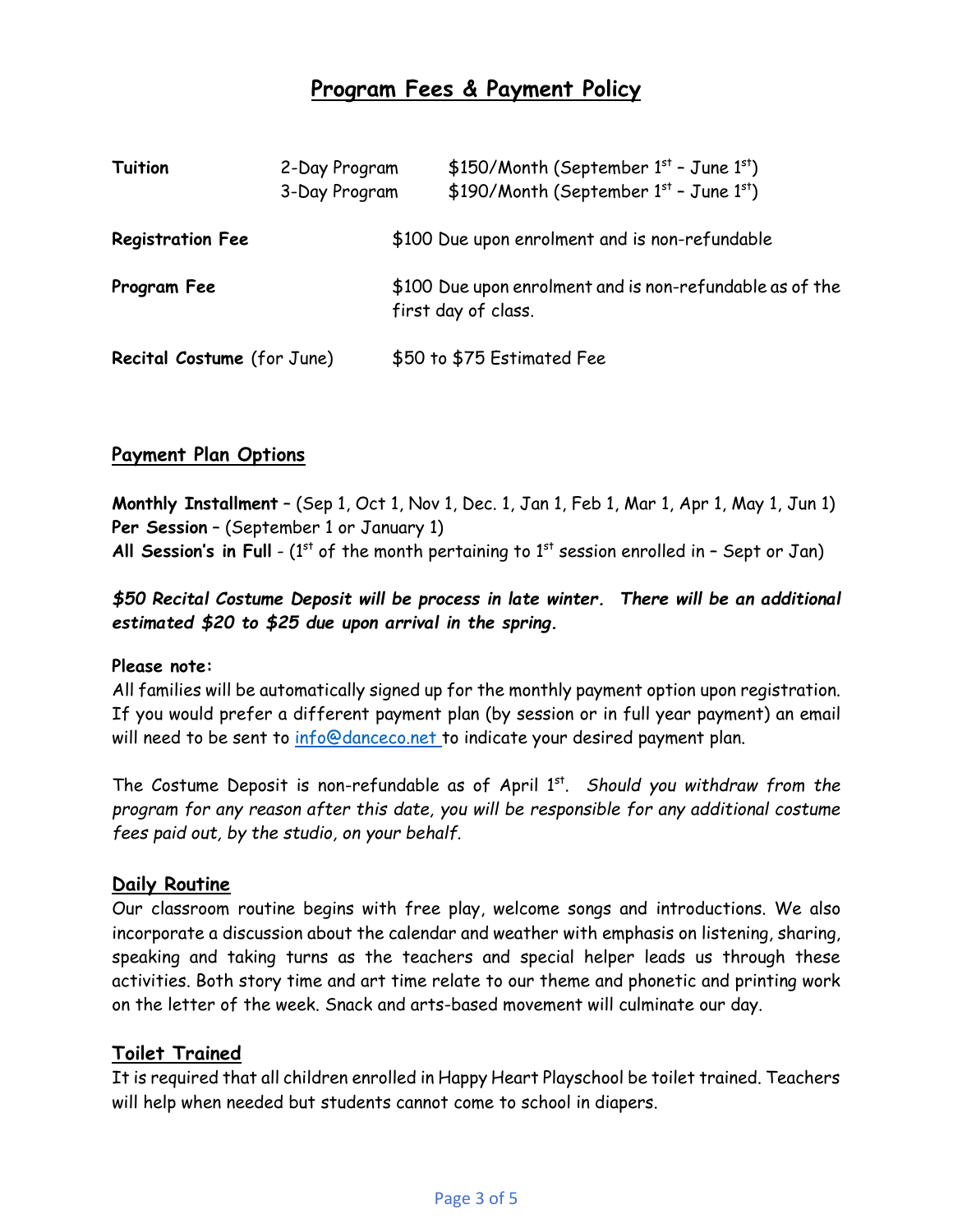## **What to Wear**

There is no need to purchase special dance attire as the children can wear 'danceable' clothes (Girls: t-shirts, leggings, dance pants etc. Boys: sweat pants and t-shirts). Footwear can be clean indoor running shoes or pink (girls) and black (boys) ballet slippers or bare feet.

*Special Note* - **All students in Session 2** will participate in the year-end RECITAL, girls will require pink ballet slippers and boys will require black ballet slippers. Costumes will be purchased in retail stores or through one of DanceCo's costume suppliers. A costume deposit of \$50.00 is required at the start of the session and a minimal additional balance may be due on the costume when it arrives.

## **Arts Enrichment/ Field Trip Program**

The program includes both in-school and out of school field trips as well as virtual fieldtrips throughout the year. We are thrilled to provide such high-quality instruction and programming to your children. We have developed great connections with many artists and performers that are able to share their expertise with our students.

#### **Communication**

Communication between parents and Happy Heart staff is very important. A Monthly Calendar, including special helper days and important events will be posted at school as well as emailed to parents. Your teachers email address will be shared with you so that you may report any absences.

**Please inform us via email** to [info@danceco.net](mailto:info@danceco.net) of any allergies and medical conditions

**We also encourage parents** to let us know of any changes in a child's daily life. Please let staff know of any concerns you or your child may have.

#### **Housekeeping Items**

- Each child will have a coat hook for his/her backpack and coat.
- Please leave a nutritional snack and a water bottle in your child's backpack each day. *All snacks must be peanut/nut free.*
- Please leave outdoor footwear on the shelves in the front foyer of the studio.
- Please bring your child clean indoor shoes OR ballet slippers to put on at the studio.
- Please leave an extra change of underwear, socks and pants in your child's backpack in a labelled zilpoc bag.
- Please take your child to the washroom prior to class starting.

#### **Picture Days**

Individual and class photos will be taken in the Fall. We will be taking dance photos in our year end costume in May.